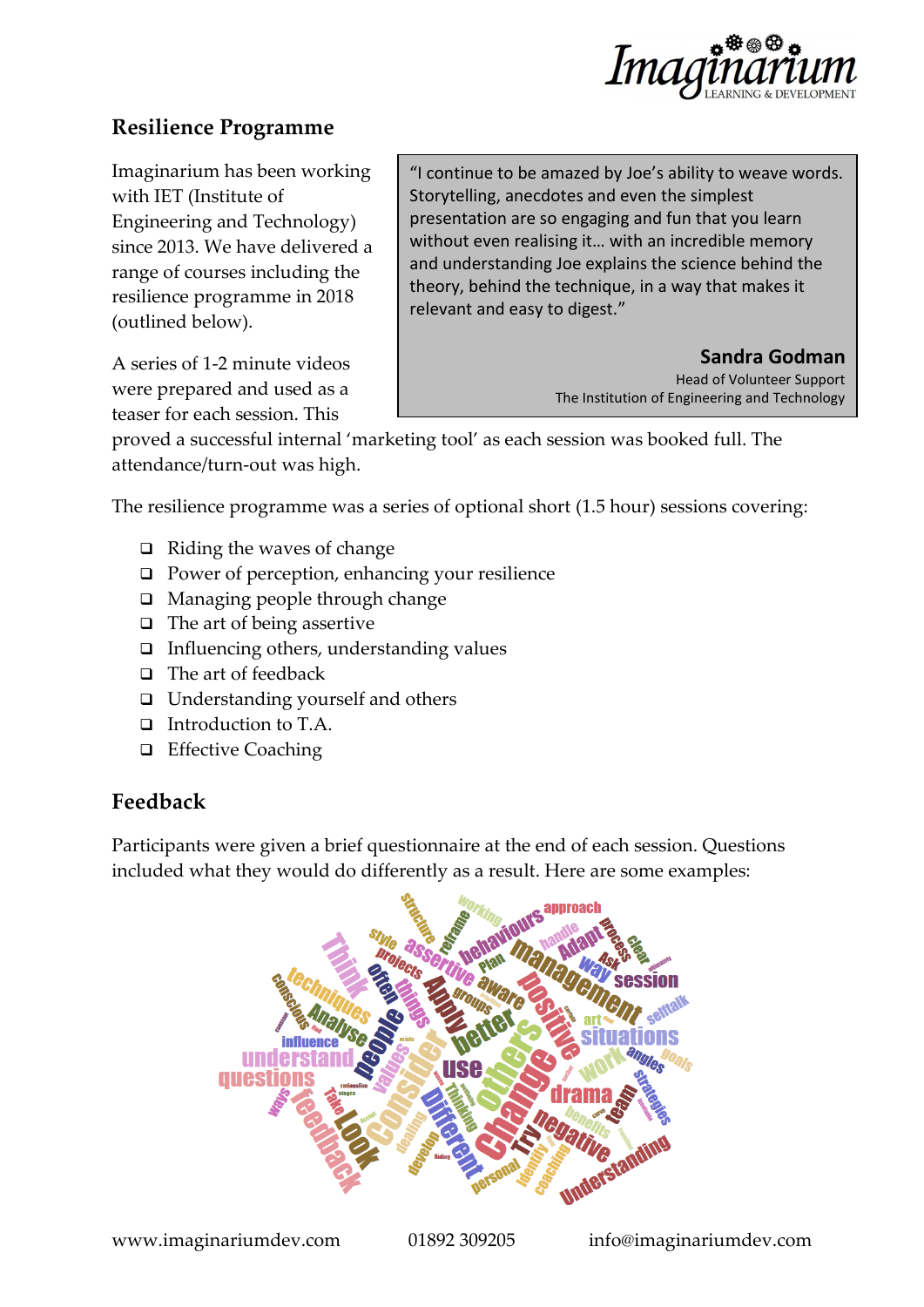

#### Riding the waves of change

- Think more about my own wellbeing
- Accept the transition curve exists don't fight it!
- Prioritise and rationalise the different stages of projects.
- Find 'anchor' in things that are certain.
- Think about change as a constant that, ultimately, is inevitable.
- Hopefully understand other people better.
- Look after myself more during next change.
- Assess, discuss, analyse potential outcomes and plan ahead.
- Be more accepting of change.
- Apply more self-awareness through change.
- Be more aware of how change affects me and others.
- Analyse steps to deal with change.
- Be positive!

#### Power of perception, enhancing your resilience

- Look at situations from different angles.
- Looking at things from different angles.
- Think about why I'm doing something, look for positives/learning.
- Look at how I can turn more positive and not always focus about negatives.
- Try to apply strategies suggested for negative self-talk and for dealing with negative perceptions.
- Reframe and reframe some more!
- Take a broader and general view of situations I, initially, perceive as negative.
- Change the way I think/perceive things.
- Think broad and positive.
- Engage in positive self-talk.

## Managing people through change (management session)

- Adapt engagement techniques to stakeholder types.
- Look at resistance from a different perspective.
- Thinking more carefully around how I handle people against change.
- How to handle change meetings and negative groups.
- Think before acting.
- Apply to my team when involving them in change projects.
- Consider where team members are in the process.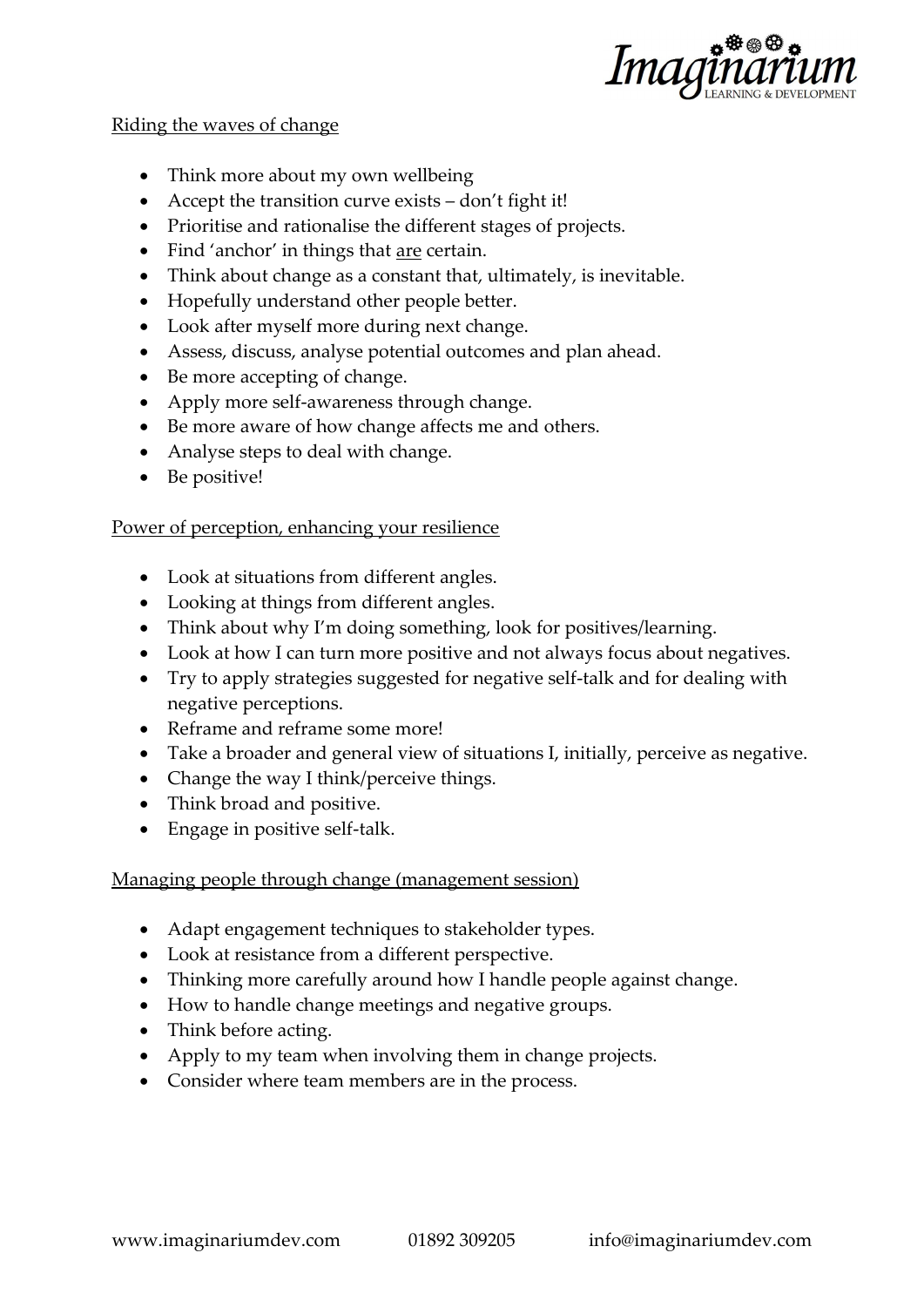

#### The art of being assertive

- Apply techniques! (Different ways to say 'no', techniques to unblock/diffuse)
- Use assertive behaviours instead of passive/aggressive.
- Use the tips and theories to develop assertiveness
- Be crystal clear!
- Consider my reactions.
- Say 'no' better.
- Change my language a little.
- Better ways of saying 'no'.
- Think before I speak.
- Clarity of expression on being assertive.
- Conduct myself in a more assertive/influential way

## Influencing others, understanding values

- Adapt myself to influence my dealings with others.
- Have more structure in situations I need to influence.
- Take a more structure approach.
- Compare benefits with values.
- Listen more and try to reflect.
- Understand others' values better.
- Try to understand what benefits others.
- Look at process, identify cons and pros.
- Keep working on my listening skills.

## The art of feedback (management session)

- Provide more developmental feedback.
- Consider best approach to feedback.
- Be more confident in my approaches and offer positive feedback more often.
- Plan how my feedback is given in future.
- Give more positive feedback more regularly.

## Understanding yourself and others

- Be more conscious of differences.
- Adapt management and my own working style.
- Consider everybody's valuable contribution.
- Be more mindful of others and slow down!
- Consider who in my team is in which groups.
- Work harder to develop strategies to work with others.
- Interact with and understand others better.
- Be aware of why people behave the way they do and of my own behaviours.